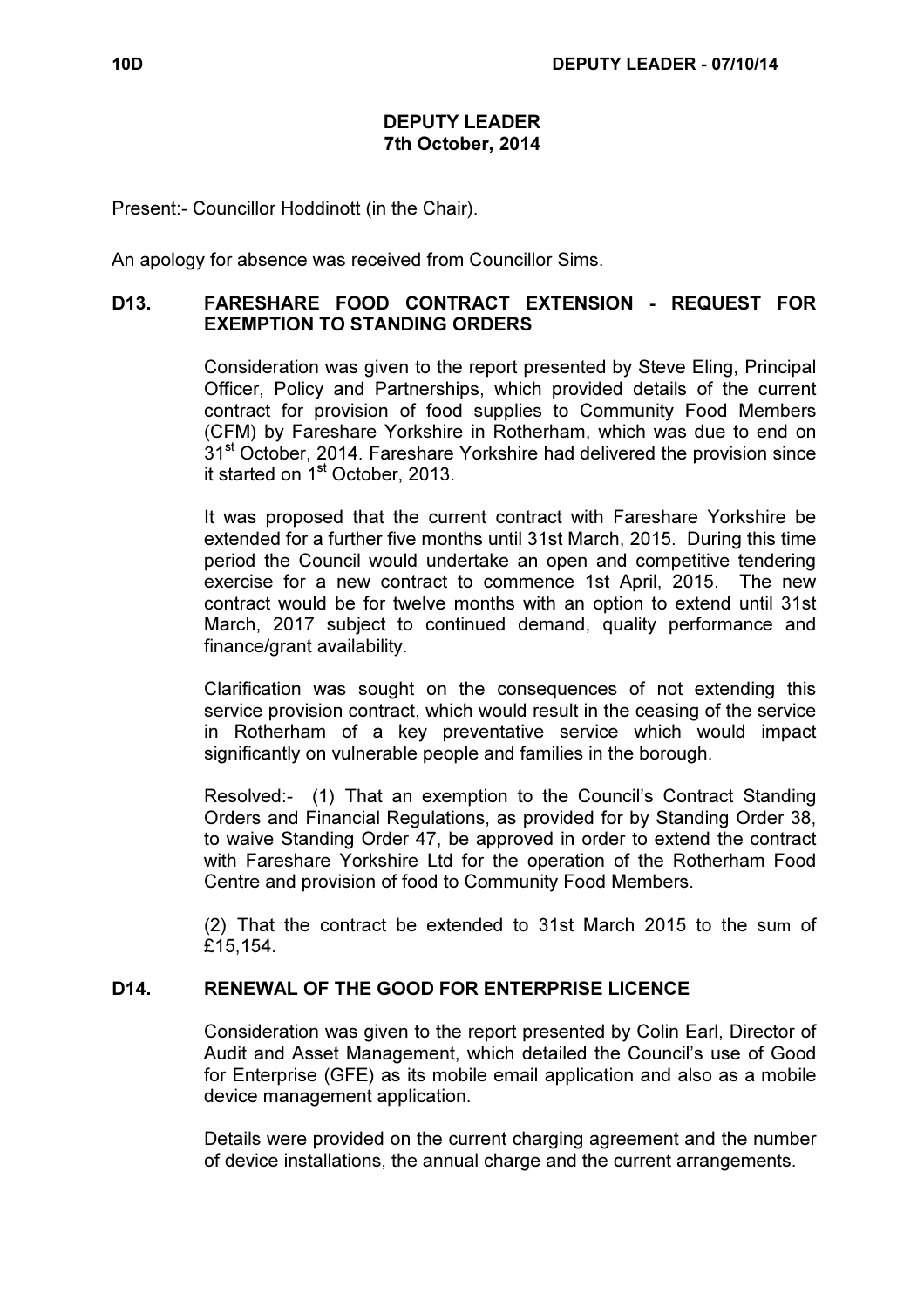Further information was sought on the proposals to move to an annual subscription model and it was suggested that clarification be sought on the number of user licenses proposed in light of the numbers using Good for Enterprise and those used by Blackberry. On this basis it was suggested that the matter be deferred for further consideration and reported back to the next meeting.

Resolved:- That the report be deferred pending further information and clarification and this be submitted to the next meeting of the Deputy Leader for consideration.

D1.

## D15. ORACLE LICENCE AND SYSTEM SUPPORT RENEWAL

 Consideration was given to the report presented by Colin Earl, Director of Audit and Asset Management, which detailed how the Council utilised UNIX servers and Oracle databases for its Enterprise Systems, including Swift Social Care and Revenues and Benefits.

The annual maintenance of the hardware and software costs were £22,844. Exemption from Standing Orders was, therefore, sought on the basis that only the supplier (Oracle) were capable of supporting this hardware and software.

Clarification was sought on the risks to not renewing this contract, which was critical to several key statutory services and could mean that they were unable to operate.

Reference was made to the advances in technology, the long term solutions and hosts and application of the Cloud First Policy, which was not appropriate in this case.

Resolved:- That the contract for hardware and support and maintenance of the UNIX servers and Oracle databases be exempt from the provisions of Standing Order 47.6.3 (requirement to invite at least three written quotations for contracts with a value of £20,000 but less than £50,000).

## D16. PROCUREMENT YORTENDER

 Simon Bradley, Procurement Service Leader, gave a brief summary of the YORtender Portal used across the Yorkshire and Humber Region, which was Government funded for five years.

The e-portal is now used by twenty-two Local Authorities across the Yorkshire and Humber region, Rotherham has advertised contract opportunities of ~£100M on the e-portal over the past two years.

Emma Fairclough, Service Support/Customer Excellence Manager, gave a short presentation on the YORtender Portal specifically highlighting:-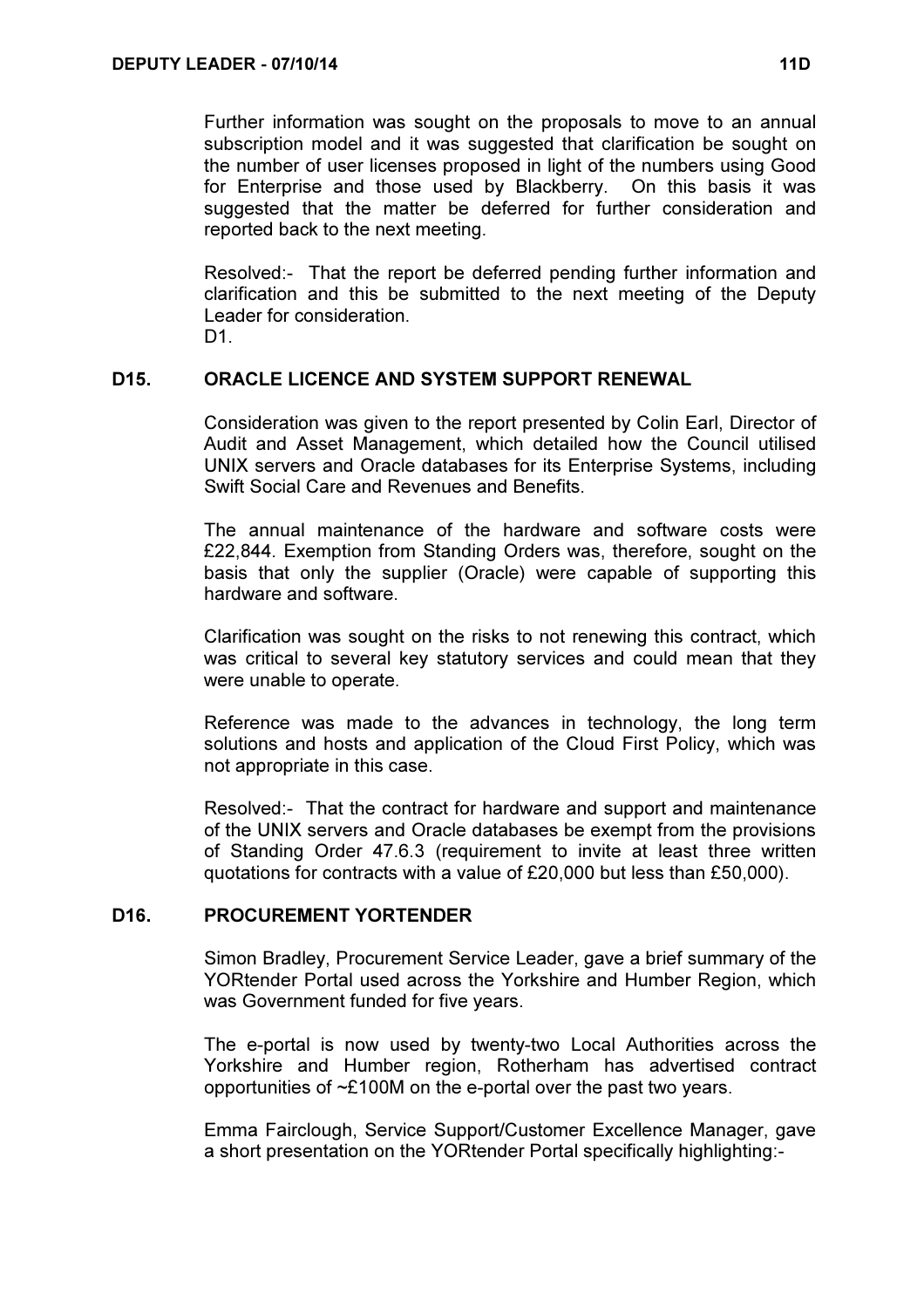- YORtender as an electronic contract management system.
- Procurement Portal for the Yorkshire and Humber Region.
- Rotherham's input in to the system.
- Rotherham was one of twenty-two authorities, of which seven developed the contract.
- The Project Group's migration.
- Rotherham's assistance with upgrade plans and future releases.
- The Portal's compliance with Standing Orders and Financial Regulations and a fully auditable based platform.
- Rotherham hosted training for the twenty-two authorities and trained one hundred and eighty officers.
- In-house training had also been provided for sixty officers across the Council.
- The benefits of the Portal including the connection through a single procurement approach, which could be hosted and used on multiple devices.
- Increased opportunity to collaborate with other Local Authorities.
- Rotherham is now the lead authority on a number of collaborative framework agreements at national and regional level.
- Links to the other authorities' websites and the numbers of tenders and quotes.
- Local suppliers' workshops and meet the buyer days.

Clarification was sought on whether the YORtender could go multiregional, quantifiable savings, the OJEU process, Yorkshire Purchasing Organisation as a supplier and the opportunities for the voluntary and community sector to bid for contracts.

It was noted that the opportunities being offered to smaller companies opened up competition and the market placed.

Resolved:- That Emma Fairclough and Simon Bradley be thanked for their information and presentation.

# D17. CABINET REPORTS AND MEMBERS' ISSUES

 Jacqueline Collins, Director of Legal and Democratic Services, reported on:-

- The Corporate Governance Inspection in progress and the requests for information being met.
- An update on the next meeting of the Home Affairs Select **Committee**
- Consideration of confidential items presented to the Cabinet and the release of confidential items to opposition members.
- An update on Human Resources matters arising from the Jay Report.
- Criteria for urgent reports.